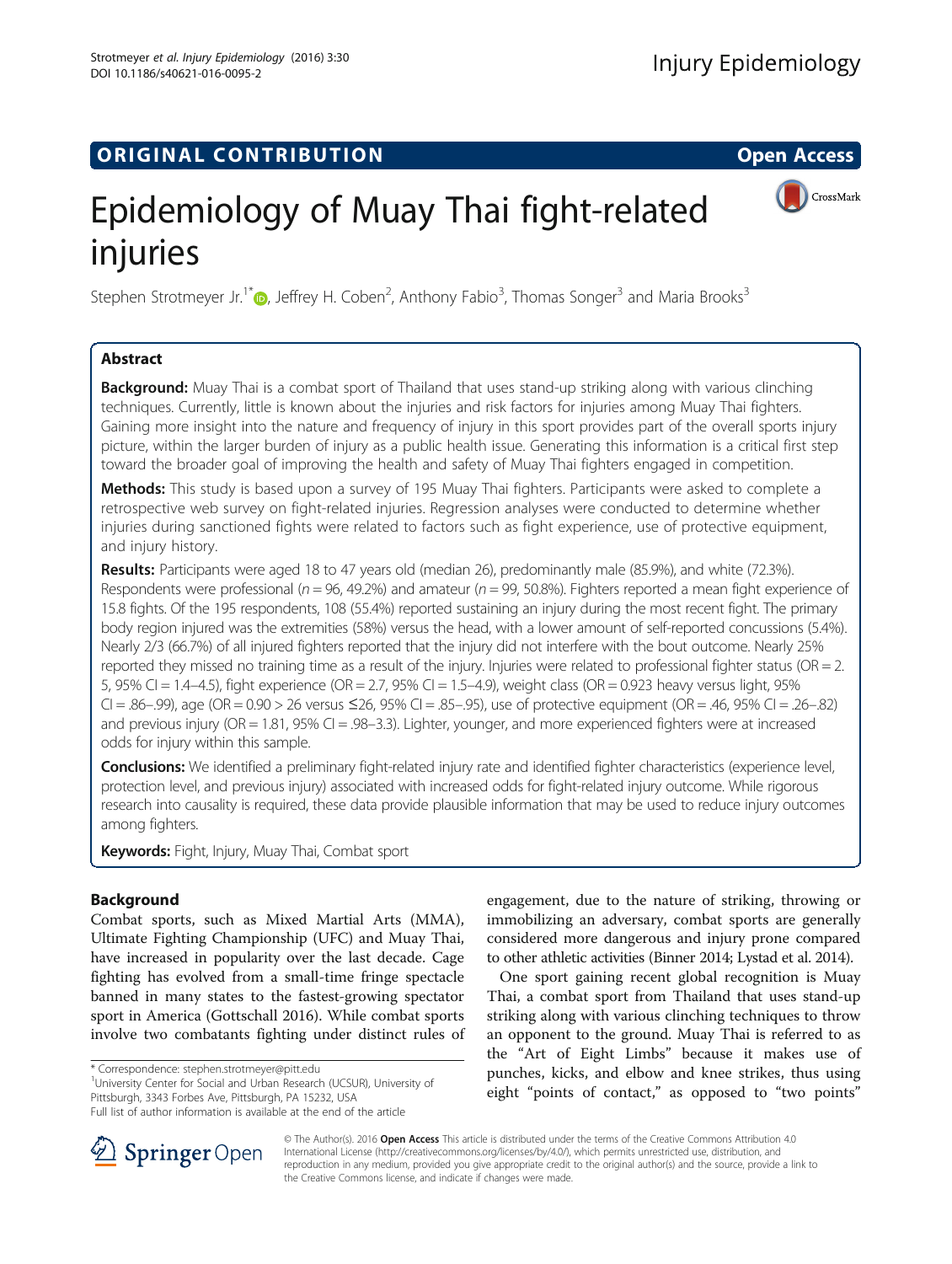(fists) in boxing and "four points" (hands and feet) used in other more regulated combat sports, such as kickboxing. Muay Thai also allows strikes to all three body regions (head, body, legs). Despite its increasingly popularity and being a preferred style for stand up training among MMA fighters, Muay Thai yields scant epidemiologic study on fighter injuries. With this surge in popularity, many other combat sports that comprise the mix in styles of MMA are experiencing increased levels of participation over the past several years (Lund et al. [1994](#page-7-0)). It is imperative to establish surveillance systems that adequately collect injury information to quantify the frequency and nature of recorded injuries and to analyze the determinants and causal factors associated with injury. The primary aim of this study was to describe the frequency and severity of Muay Thai fight-related injuries among a sample of professional and amateur fighters. A secondary aim was to explore the underlying demographic factors associated with the reported injury outcomes.

## **Methods**

Surveillance of Muay Thai fight injury was conducted from April 6, 2010–January 17, 2011 using a logic driven, web-based survey. The survey was a 40-item questionnaire constructed with face validity by established Muay Thai experts, including coaches (4), officials (2), fighters (5) and ringside physicians (6) and pilottested on a subset of fight participants ( $n = 27$ ) prior to deployment. Participants within the sport added subjective measure of the extent to which the survey content appeared reasonable. The survey collected basic details on the elements of the fight itself and, depending on whether or not an injury was reported, additional injuryrelated questions were asked (e.g., nature, mechanism, body region, severity). Complete surveys were collected from 195 respondents from the United Kingdom and North America that participated in sanctioned Muay Thai fights. Fighters were sampled from high profile fight regions and approached at prominent events. In these regions, fight events are governed by the athletic commission and sanctioned under established rules for legal competition. Fighters were recruited for participation in person or via email from the research team or the sanctioning body. We employed one of the most common types of nonprobability sampling, a convenience sample. Fighters were recruited using emails and social media to announce the survey by several sanctioning bodies in the United States, Canada and the UK. Anyone with access to the URL would be able to participate. We used individuals available within the above mentioned high profile regions rather than attempting selection from an unknown population. This resulted in 154 respondents that completed the survey. A second group was recruited using a targeted approach. Nine fight events were randomly drawn over the study period, and ten fighters were then randomly drawn for recruitment. Of the 90 approached fighters, 41 completed the survey (45.5%).

Fighters were asked to complete the survey within a few days of the fight in our targeted sample and for the convenience sample, whether a painful injury occurred in a fight within the past 6-weeks. If no, then they were asked whether they had sustained a fight-related injury within the previous 6-months. Fighters were instructed to consider only fight-specific injuries (in the ring/location of injury), rather than those sustained during training prior to the fight. Additionally, if multiple injuries were incurred in a bout, fighters were asked to classify the primary injury: "If you sustained multiple injuries during the fight, we ask you to think of the most severe and single injury." If fighters reported more than one fight in the 6-month window with multiple fights resulting in injury, only the most recent fight within the recall period was the focus of the injury-related questions.

The surveillance included variables consistent with the International Collaborative Effort (ICE) on Injury Statistics minimum basic dataset for injury monitoring in addition to elements associated with the injury incident (Hosmer Jr et al. [2013](#page-7-0)). Cases of fight-related injury for each fighter over the study period (2010) were identified from the survey data. Additional data collected on all participants included the number of total fights fought and what the fighter's rank or status is, namely amateur or professional (Table 1). For operationalizing, fighting experience was assessed from two perspectives: we examined the binary (professional versus amateur) and the continuous (number of total fights) variables. Anecdotally, many fighters may never opt to fight professionally, therefore accumulating considerable experience,

**Table 1** Key variables assessed in the survey of Muay Thai fight injury frequency

| Date of injury incident               | Time of injury incident             | Location of injury incident | Fight decision                 |
|---------------------------------------|-------------------------------------|-----------------------------|--------------------------------|
| Fighter class<br>Professional/Amateur | Number of total fights experience   | Fight classification        | Fight description (open-ended) |
| Injury Severity                       | Lost training time                  | Nature of injury            | Body part injured              |
| Mechanism of injury                   | Injury incident report (open-ended) | Initial treatment           | Protective equipment worn      |
| Age                                   | Gender                              | Race/Ethnicity              | Fighter weight class           |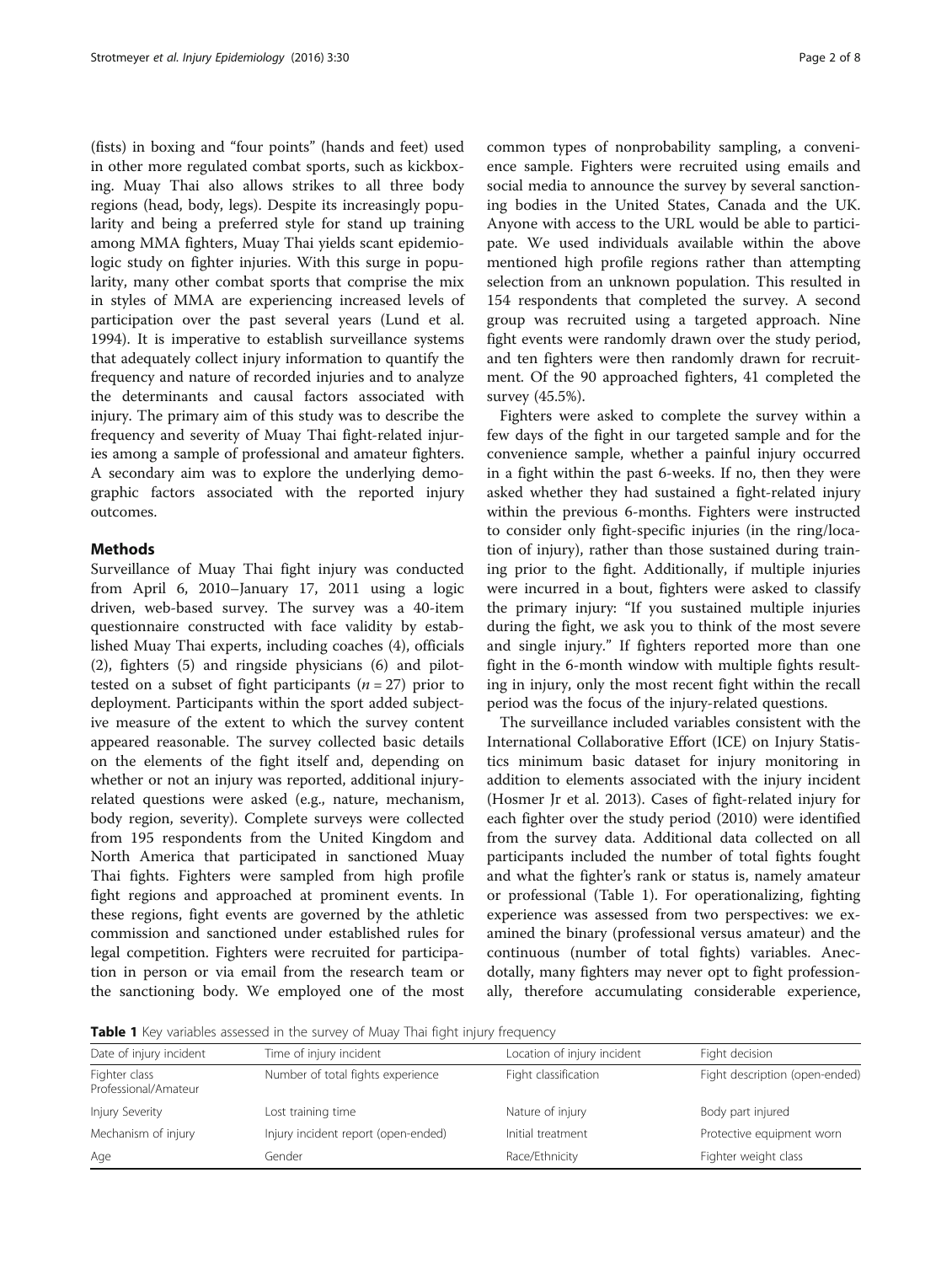whereas others may jump to the pro ranks prematurely with relatively little time in the sport. The survey also gathered information regarding types of protective equipment worn during the fights. We classified the levels of protection as 1) gloves only or 2) gloves, shin pads, and headgear. Finally, the survey assessed pre-fight injury history by examining whether or not the fighter entered the fight with or without an injury derived from a previous bout: 1) how many fights in the prior 6 months had participants fought and sustained another injury? Or 2) was the incidence of the fight-related injury in question entirely new or a recurrence or aggravation of a previous injury?

Frequency distributions were used to summarize and present the data collected on the variables of interest, including time, place, experience level, severity, nature and mechanism, age, gender, race, fight outcome, weight class and equipment worn. Table 2 outlines the characteristics of the survey respondents and distribution of these key variables. Bivariate analyses, using chi-square statistics and t-tests, were performed to assess the relationships between predictor variables as well as their relationships to the outcome variable (injury).

Unadjusted logistic regression models were created to assess whether fight-related injury (yes versus no) as the outcome variable was associated with fight experience,

Table 2 Demographic characteristics of Muay Thai fight respondents ( $n = 195$ )

|                                              | Ν   | %    |
|----------------------------------------------|-----|------|
| Gender                                       |     |      |
| Male                                         | 165 | 85.9 |
| Female                                       | 27  | 13.8 |
| Age ( $n = 192$ )                            |     |      |
| $18 - 24$                                    | 65  | 33.9 |
| $25 - 34$                                    | 107 | 55.7 |
| $\geq 35$                                    | 20  | 10.4 |
| Weight category ( $n = 194$ )                |     |      |
| Light (≤147 lbs.)                            | 67  | 34.5 |
| Heavy (>147 lbs.)                            | 127 | 65.1 |
| Fight Experience (median = 11)               |     |      |
| $1-9$ fights                                 | 90  | 46.2 |
| $10 - 15$                                    | 29  | 14.9 |
| $\geq$ 16 fights                             | 76  | 38.9 |
| Fighter Level                                |     |      |
| Amateur                                      | 99  | 50.8 |
| Professional                                 | 96  | 49.2 |
| Fighter Protection                           |     |      |
| Gloves only                                  | 110 | 56.4 |
| Gloves plus (additional headgear, shin pads) | 85  | 43.6 |

both using a continuous variable (# total fights fought) and a dichotomous variable (amateur versus professional fighter). We also assessed whether fight-related injury was related to wearing protective equipment, comparing two levels of protection (gloves versus gloves, headgear, and shin pads). Finally, we examined whether or not having sustained an injury before the fight impacted the incidence of injury during the surveyed fight.

Multivariable logistic regression was used to evaluate the association between reporting a pre-existing injury when entering the bout and incurring a subsequent injury during the fight as well as other predictor variables. A  $p$ value < .10 was used to identify variables for the multiple regression model (Gartland et al. [2001](#page-7-0)). Age was forced into the model as well, due to the fact that aging and the maturation process are internal, unmodifiable risk factors for sports injury, as physical attributes such as strength, speed and flexibility diminish. Backwards stepwise regression procedure was used to remove variables based on the exit criterion  $(p > 0.10)$  (Gartland et al. [2001\)](#page-7-0). Statistical analysis was performed using SPSS v21.

### Results

### Descriptive epidemiology of Muay Thai fight injury

Key descriptive characteristics of the 195 fight respondents are shown in Table 2. The sample was primarily comprised of young male fighters under age 35. About one-half were professional fighters and the median number of prior Muay Thai fights in the sample was eleven. Nearly one-half (43%) wore protective equipment (head gear and/or shin pads) during the sampled fight.

Among the 195 respondents, 108 (55.4%) reported sustaining an injury during the fight, while the remaining 87 (44.6%) reported no incidence of injury. The overall injury rate was 55 injuries per 100 fight exposures. The fighters reporting injury were predominantly professional (59%,  $n = 64$ ), did not wear protective padding other than gloves (65%,  $n = 70$ ), and did not enter the fight with a reported previous injury (59%,  $n = 64$ ). When asked about the nature of the primary injury from the fight, respondents reported that the majority of these were bruises or contusions (38.7%) followed by cuts or lacerations (14.4%). The primary body region that was injured were the extremities in more than half of the reported fight injuries (58.6%). There were, comparatively, fewer head injuries (30.6%) (Table [3\)](#page-3-0).

The primary cause or mechanism of the fight injuries was due to being "struck by" the opponent in more than two thirds of the reports (67.6%). Colliding with the opponent caused the next highest proportion of injuries (12.3%). About 10% of reported injuries (indicated as "other, specify") were a consequence of striking the opponent, versus being struck by the opponent.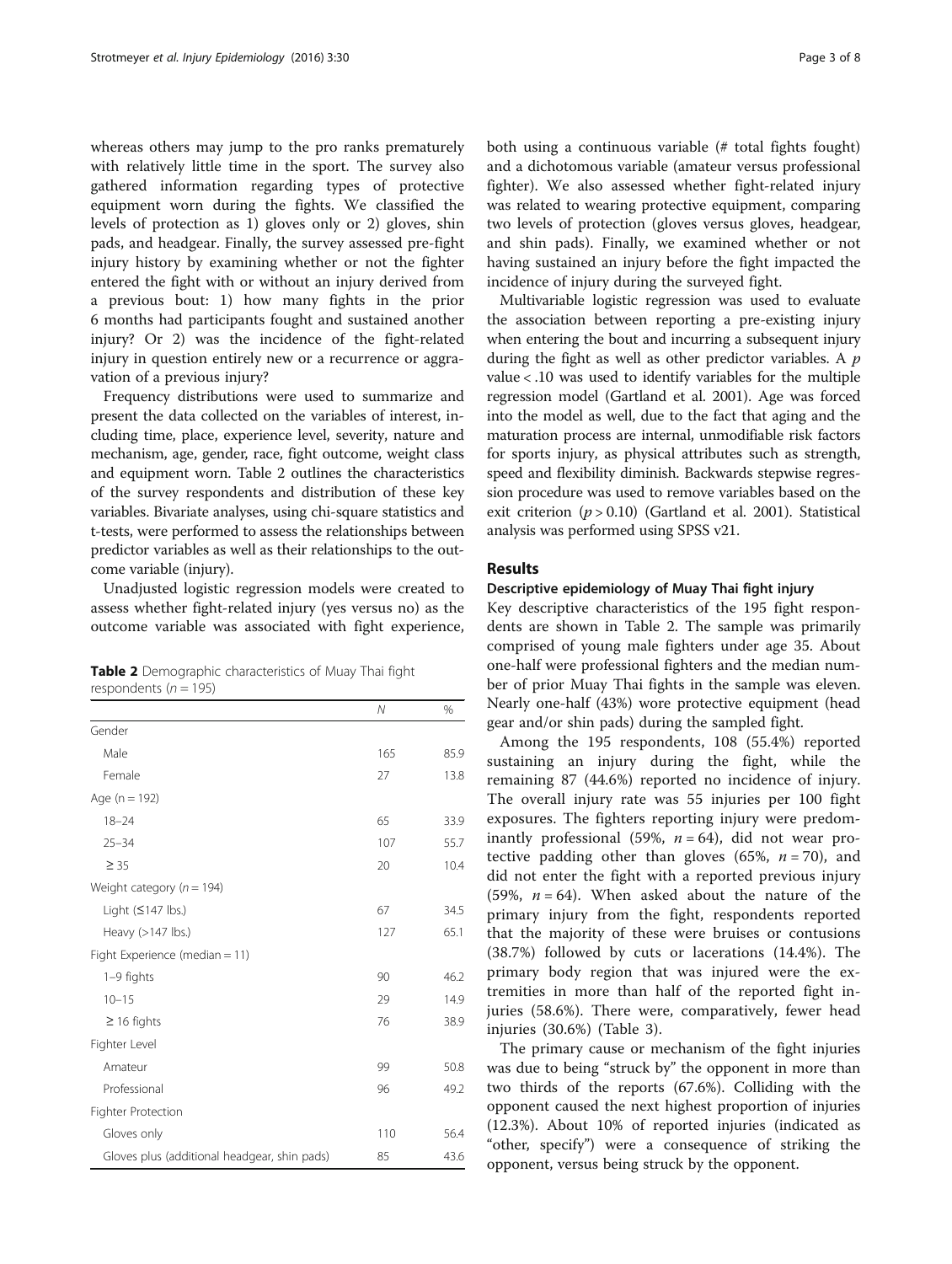<span id="page-3-0"></span>

| Table 3 Characteristics of reported injury in Muay Thai fights |  |
|----------------------------------------------------------------|--|
| $(n = 108)$ by nature, mechanism, body region, severity        |  |

| Nature                                                                                     | Number         | Percent |
|--------------------------------------------------------------------------------------------|----------------|---------|
| Bruise/Contusion                                                                           | 43             | 38.7    |
| Cut/Laceration                                                                             | 16             | 14.4    |
| Swelling/Inflammation                                                                      | 15             | 13.5    |
| Fracture                                                                                   | 14             | 12.6    |
| Concussion                                                                                 | 6              | 5.4     |
| Sprain, Strain, Overexertion                                                               | 12             | 10.8    |
| Mechanism                                                                                  |                |         |
| Struck by opponent                                                                         | 75             | 67.6    |
| Collision with opponent                                                                    | 24             | 12.3    |
| Lifting/Pulling                                                                            | $\mathfrak{D}$ | 1.8     |
| Other (Struck opponent)                                                                    | 10             | 9.0     |
| Primary body region injured                                                                |                |         |
| <b>Extremities</b>                                                                         | 65             | 58.6    |
| Head/Neck                                                                                  | 34             | 30.6    |
| Trunk/Torso                                                                                | 12             | 10.8    |
| Injury severity                                                                            |                |         |
| Injury did not interfere with completion of fight                                          | 72             | 66.7    |
| Injury affected performance, but not completion<br>of fight                                | 7              | 3.6     |
| Injury did interfere with completion of fight,<br>but not subsequent training/fighting     | 7              | 3.6     |
| Injury did interfere with completion of fight<br>and affected subsequent training/fighting | 22             | 11.3    |

The bulk of the injuries reported by the fighters were low in severity. Of the 108 fighters who reported an injury, self-reported severity levels reported ranged from Level 0, where the "injury did not interfere with completion of the fight and had no bearing on outcome" (66.7%) to Level 4, the "injury did interfere with fight and affected subsequent training or fighting" (11.3%) (Table 3). If injured, participants were asked to identify the type of treatment they received to care for the injury. Nineteen fighters reported that no treatment was required. Thirty-five fighters reported using only selftreatment. The remaining 54 fighters sought a range of medical treatments, with most using the Rest, Ice, Compression and Elevation (RICE) protocol (57.4%). Following up with the initial injury treatment, respondents were asked who actually performed the treatment received, if not self-treated. In these instances, the fight trainer (37.5%) initially treated the injury, followed by emergency medical services (23.4%), emergency departments (7.8%), outpatient care (14.1), inpatient care (7.8%), and physical therapy (9.4%).

Six concussions (5.4%) were reported as the primary nature of injury within this sample of Muay Thai

fighters. Five of the six concussion events occurred among professional fighters. Those reporting a concussion as the primary injury all indicated the injury interfered with the completion of the fight (all resulting in a stoppage). Thirty-one fighters reported about stoppage, most often the result of cuts ( $n = 7$ ), bruises ( $n = 7$ ), concussion ( $n = 6$ ) or fractures ( $n = 5$ ). Half of the fighters sought medical treatment even after being seen by an emergency medical technician on site. Four out of the six reported that the concussion affected subsequent training and fighting due to taking time off to recover (range: 2 days – 4 weeks).

Of the injured fighters, when asked "How much training time did you miss due to this injury?", over one third reported they missed no training time as a result of the injury incurred during the fight (33.6%). They did not perceive the injury to impact either completing the fight or the outcome (win, loss, draw). When analyzing the injury severity by the fight outcome, a significant difference was noted, in that the fighters that lost were more likely to report a higher injury severity ( $p = .039$ ).

In addition to lost training time, fighters were queried as to whether or not they had to cancel or postpone a scheduled fight as a result of the injury. Thirty-six (33.3%) of the fighters declared they did not need to cancel a fight, as one was not scheduled. Of the remaining group, 60 of the injured fighters did not need to postpone or cancel  $(55.6\%)$ . Only 12  $(11.1\%)$  answered that the fight injury forced them to cancel an upcoming bout.

#### Risk factors related to reported injury

The relationship between several fight-related covariates and injury was also assessed in this sample. Both age (OR = 0.90 for >26 versus ≤26; 95% CI = .85–.95) and weight  $(OR = 0.92$  heavy versus light; 95%  $CI = .86-1.0$ ) were found to be significant factors related to reported fight injury. Reported frequency of injury did not differ by gender.

In reports from other combat sports, fight experience has been related to injury outcomes (Binner A. The rise of mixed martial arts. Banned in most of the US states to global athletic phenomenon boasting sell-out events & the sport has taken giant leaps. In: Ajazeera. Sport [2014](#page-7-0); Gartland et al. [2005;](#page-7-0) Zetaruk et al. [2005](#page-7-0); Fulton et al. [2014\)](#page-7-0). Thus, a key question in this study was to answer if Muay Thai fight experience was related to reported fight injury, hypothesizing that less experienced fighters would have higher injury frequency and severity. However, in this sample, higher levels of identified fighter experience were associated with a higher reported frequency of injury ( $OR = 2.7$ ; for  $>15$  fights; 95%  $CI = 1.5-4.9$ . This relationship remained significant in a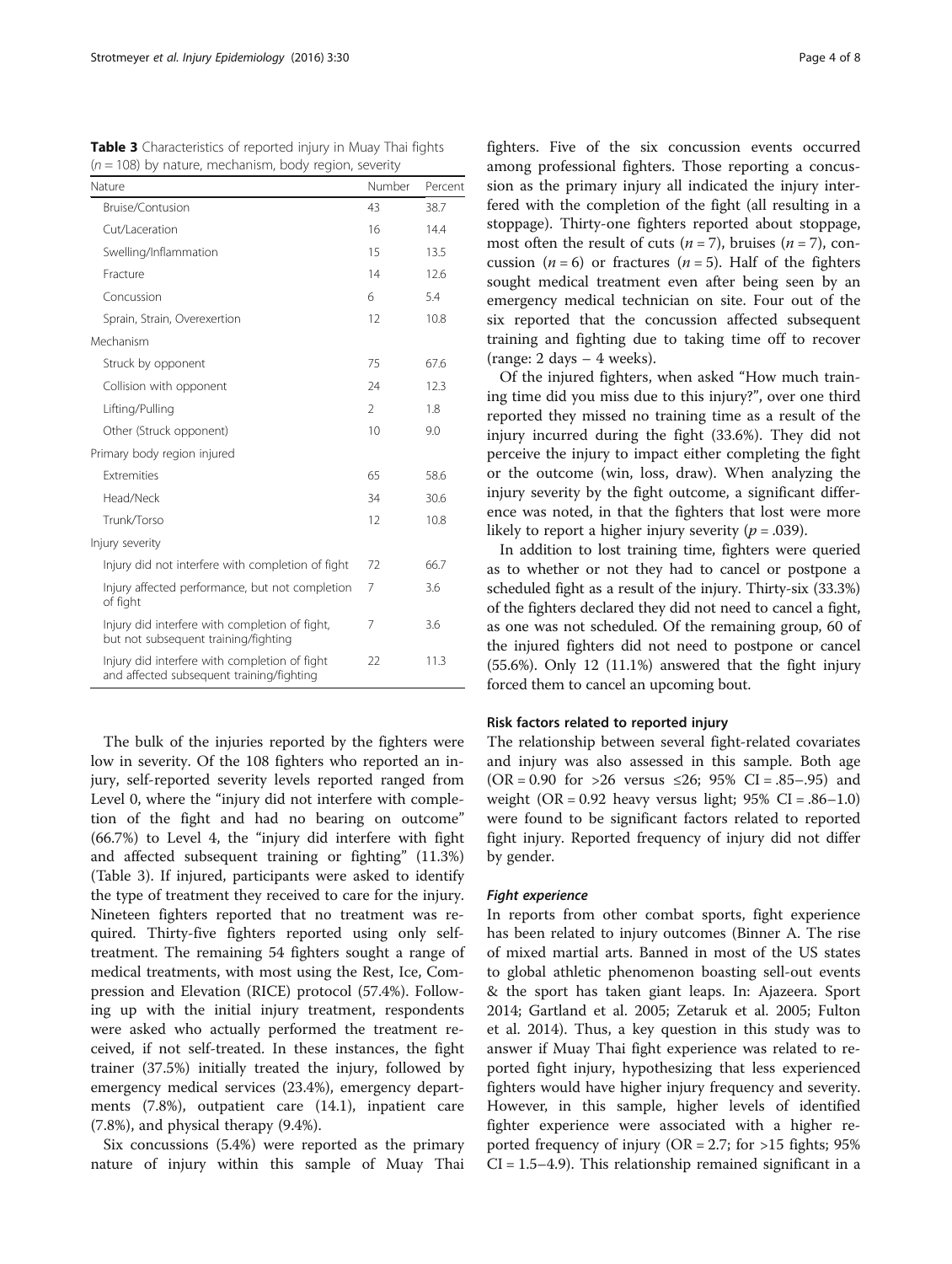multivariate model  $(OR = 3.6, p < 0.001)$  with age, weight, gender, fighter protection use, fighter status (amateur or pro), and previous reported injury. Neither protection level nor previous injury was found to be significant in a stepwise model and both were removed from the final model.

Fight experience was also examined as a continuous variable (number of fights) and remained significantly associated with reported injury in a multivariate assessment. Each additional fight was associated with a 1.05 greater odds of sustaining a fight-related injury  $(p=.001)$ , adjusting for age and gender (Table 4).

A critical question in Muay Thai involves the role of protective equipment in the prevention of injury. Several fighters use head gear, gloves, and/or shin pads for the perceived purpose of reducing injury in fights. The relationship between fight-related injury and the degree of protective equipment worn was examined in this sample. Univariately, a strong association of protective equipment was identified for a reduced frequency of injury (OR = .46; 95% CI = 0.26–0.83). This relationship, however, did not remain when assessed in a backwards stepwise regression model. When adjusting for age and weight and including fight experience and preexisting injury in the model, the use of protective equipment was not found to be significant.

As much of the injury literature has indicated that history of injury is a strong factor related to subsequent injury (Bledsoe [2009](#page-7-0)), we sought to determine if fightrelated injury was related to pre-existing injury. It was hypothesized that injured fighters compared with noninjured fighters differ with respect to previous fight injury. In this sample, indication of a previous injury prior to the fight was not associated with a reported injury during the fight  $(OR = 1.8; 95\% \text{ CI} = 0.98-3.3)$ . When adjusting for age, weight and sex, and including fight experience, fighter status and protection level in a multivariate model, previous injury was not related with reported fight injury (OR = 1.86; 95% CI = 0.95–3.67).

### **Discussion**

In this study, more than half (55.4%) of the Muay Thai fighters reported an injury in their most recent contest. Most of the reported injuries were soft-tissue injuries and lower on the injury severity scale. About 20% of the injuries involved a fracture or concussion. In most circumstances, the injuries were reported as not interfering with the completion of the fight, nor its outcome. Overall, the fighters reporting a higher frequency of injury were younger, female, had more ring experience, and were professional caliber fighters. Previous injury history was not associated with reported fight injuries in this sample.

The lower extremities (55/108, 51%) were the most commonly injured body region injured during fights, as detailed in the injury incident description. In contrast, concussion represented a small proportion of reported injuries. This finding may be due, in part, to the tactics involved in Muay Thai fighting where one can attack multiple targets, including the body and legs, with eight weapons (two hands, two elbows, two knees, and two legs). Given that scoring in Muay Thai awards strong kicks and knees, the whole body may be a primary target compared to boxing, which targets the head most frequently.

These findings are similar, in part, to the results of three previous studies published on Muay Thai (Gartland et al. [2005](#page-7-0); Shirani et al. [2010;](#page-7-0) Gabbe et al. [2003](#page-7-0)) but differ with regards to the injury definition, severity level, exposure, and competition level (Table [5](#page-5-0)). Additionally, we were able to compare injured versus uninjured fighters for the first time.

Compared to previous research regarding Muay Thai injuries, the current study echoed common injury outcomes to the lower extremities from soft tissue contusions (Gartland et al. [2005\)](#page-7-0), and to the head (Shirani et al. [2010](#page-7-0)). Injuries to the head were the second leading body region injured in the current study and one previous study (Gartland et al. [2005](#page-7-0)), but the primary outcome in two other studies (Gartland et al. [2005](#page-7-0); Gabbe et al. [2003\)](#page-7-0).

This finding lead to speculation that it might be an acceptable norm to incur minor bumps and bruises to the lower extremities which are not perceived to be injuries by the participants (Shirani et al. [2010](#page-7-0)). Wearing shin pads may conceal minor injuries rendering them

Table 4 Regression Analysis of the relationship between injury and fight experience in 190 Muay Thai fighters

|                              | Beta Value | Standard Error | Odds Ratio | 95% Confidence Interval |
|------------------------------|------------|----------------|------------|-------------------------|
| Fight experience (per fight) | .04        | .01            | 1.05       | $1.02 - 1.07$           |
| Age $(>26)$                  | $-1.26$    | .33            | .29        | $.15 - .54$             |
| Gender (Female vs. Male)     | 1.04       | .48            | 2.83       | $1.10 - 7.30$           |
| Constant                     | $-.97$     | .61            | .38        |                         |

Variables entered on STEP 1: Fight experience (CV), Pro v. Amateur, Protection Level, Preexisting Injury, Weight, Age (>26), Gender (Female v. Male)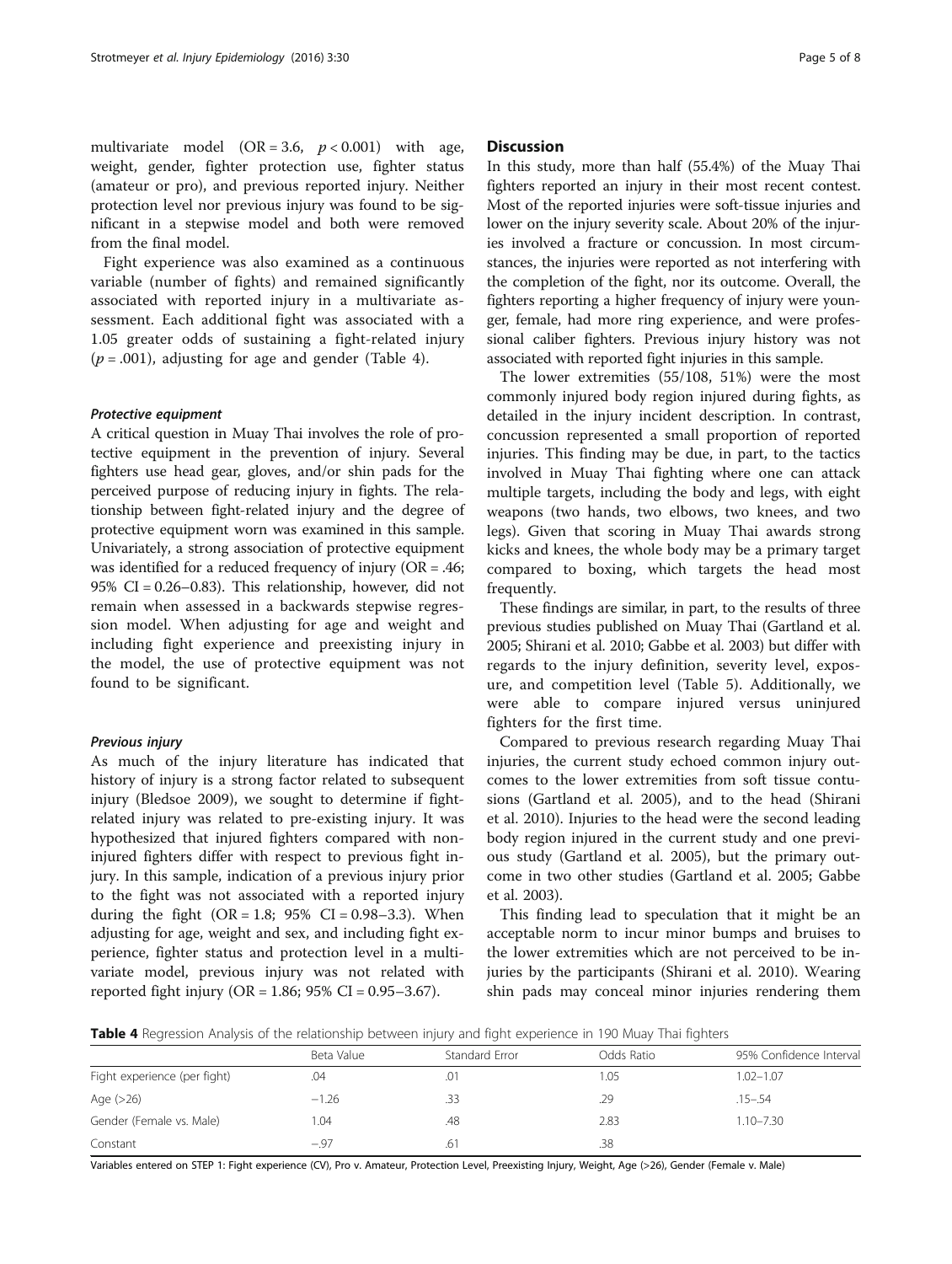<span id="page-5-0"></span>Table 5 Summary of Muay Thai injury studies

| Author                 | Injury Definition                           | Severity Level                                                     | Exposure                                                            | Experience<br>(Pro vs. Amateur) |
|------------------------|---------------------------------------------|--------------------------------------------------------------------|---------------------------------------------------------------------|---------------------------------|
| Gartland et al. (2001) | Self-report; face-to-face interview         | Number of missed training days<br>(enforced absence due to injury) | Contact level:<br>None, Touch Sparring<br>Full contact, Competition | Pro & Amateur                   |
| Gartland et al. (2005) | Self-report to medic or referee report      | Not specified                                                      | Fight                                                               | Amateur                         |
| Shirani et al. (2010)  | Physician referral to maxillofacial surgeon | Required physician treatment;<br>injury screened radiographically  | Training & Fight                                                    | Pro & Amateur                   |
| Strotmeyer (2014)      | Self-report Survey                          | 4 Severity levels, time loss                                       | Fight                                                               | Pro & Amateur                   |

undetectable by a referee or medic, leading to underreporting, whereas noticeable contact to the head, as witnessed by the referee, may have led to increased reporting to the medics for precautionary measures. The current study's finding of injury to the lower extremities among 55% amateur and 51% professional were comparable to the 64% amateur and 53% professional as well (Gartland et al. [2005\)](#page-7-0). Further, the most common nature of injury in both studies was soft tissue injuries, predominantly contusions.

We did find found slightly more lacerations (20%), followed by fractures (13%) compared to previous research (Gartland et al. [2005](#page-7-0)) that reported fractures as the second leading nature of injury among professionals. The lacerations in the current study were generally (75%) the result of cuts from elbows to the head. Elbows are a dangerous technique rarely used in training exercises unless wearing heavy padding to reduce the potential danger of being cut. Because previous research (Gartland et al. [2005\)](#page-7-0) included training exercises as an exposure and the absence of this technique in practice could explain the lower incidence of lacerations. Other research among a subset of Muay Thai fighters ranked lacerations were the most common outcome (93.3%) and more injuries were reported among the professionals (86%) compared to the amateurs (42%) (Gabbe et al. [2003](#page-7-0)). While the current study is not directly comparable, there were more professionals injured (65%) than amateurs (44%) and more head injuries among the professionals (33% vs. 25%). The professionals with head injuries in the current study did report lacerations (57%), injuries to the jaw (14%), concussions with pain (24%), and several eye injuries (5%). Those cut in all cases sought medical treatment, largely for sutures for the lacerations. The current work found that the majority of the facial lacerations to the professional fighters (84%) were from being elbowed, kneed (8%), or punched (8%) by the opponent. It is difficult to compare directly to previous research as it was not specified how, where or when these occurred, only commenting that it resulted from Muay Thai "participation." (Gabbe et al. [2003\)](#page-7-0) Further, the mechanism

of injury was not presented, only the nature of the injury itself within a clinical setting.

We reported similar age ranges (18–47 years) with one study (14–51 years) (Gartland et al. [2005](#page-7-0)), having identical medians (26 years), but our sample was slightly older than those reported in two other studies (mean 17 and 20 years old) (Shirani et al. [2010](#page-7-0); Gabbe et al. [2003\)](#page-7-0).

Females comprised 17% in the current study, similar to 13 (Gartland et al. [2005;](#page-7-0) Shirani et al. [2010\)](#page-7-0) and 20% (Gabbe et al. [2003](#page-7-0)). Differences were reported injuries among novice, amateur, and professionals but noted confusion about these definitions, possibly, since training exercises were included (Gartland et al. [2005](#page-7-0)). Not all participants were fighters, therefore some had difficulty self-identifying their rank or caliber. We looked exclusively at fight exposures, therefore professional or amateur were easier to categorize. Training reflects considerably less intense contact levels deliberately in effort to prevent injury (Table 5). This exposure level difference may account for relatively small percentages of time off from training (7%), defined as 7 days or more compared to 25.9% found in the current study (Gartland et al. [2005\)](#page-7-0).

Information on the mechanism of injury, protective equipment worn and a brief narrative was collected in the present study. Of the 44 injured amateur fighters, 25 incurred injuries to the lower extremities (7 not wearing shin pads; 18 padding worn). The brief narrative description revealed that the majority of these (16 out of 25) were a consequence of being struck by the opponent, who presumably would also be wearing shin pads, as fighters wear the same level of protection in sanctioned fights. Damage inflicted to the lower extremity was reported by fighters while wearing protection, against a similarly padded opponent. This increased level of detail was absent from previous research (Shirani et al. [2010\)](#page-7-0).

That study (Shirani et al. [2010\)](#page-7-0) concluded that younger, less experienced, and heavier fighters were at increased risk for injury. This result is quite different than reported in the current study, which was that younger, more experienced and lighter fighters were at increased risk. One possible reason might be that the previous work (Shirani et al. [2010\)](#page-7-0) did not include professional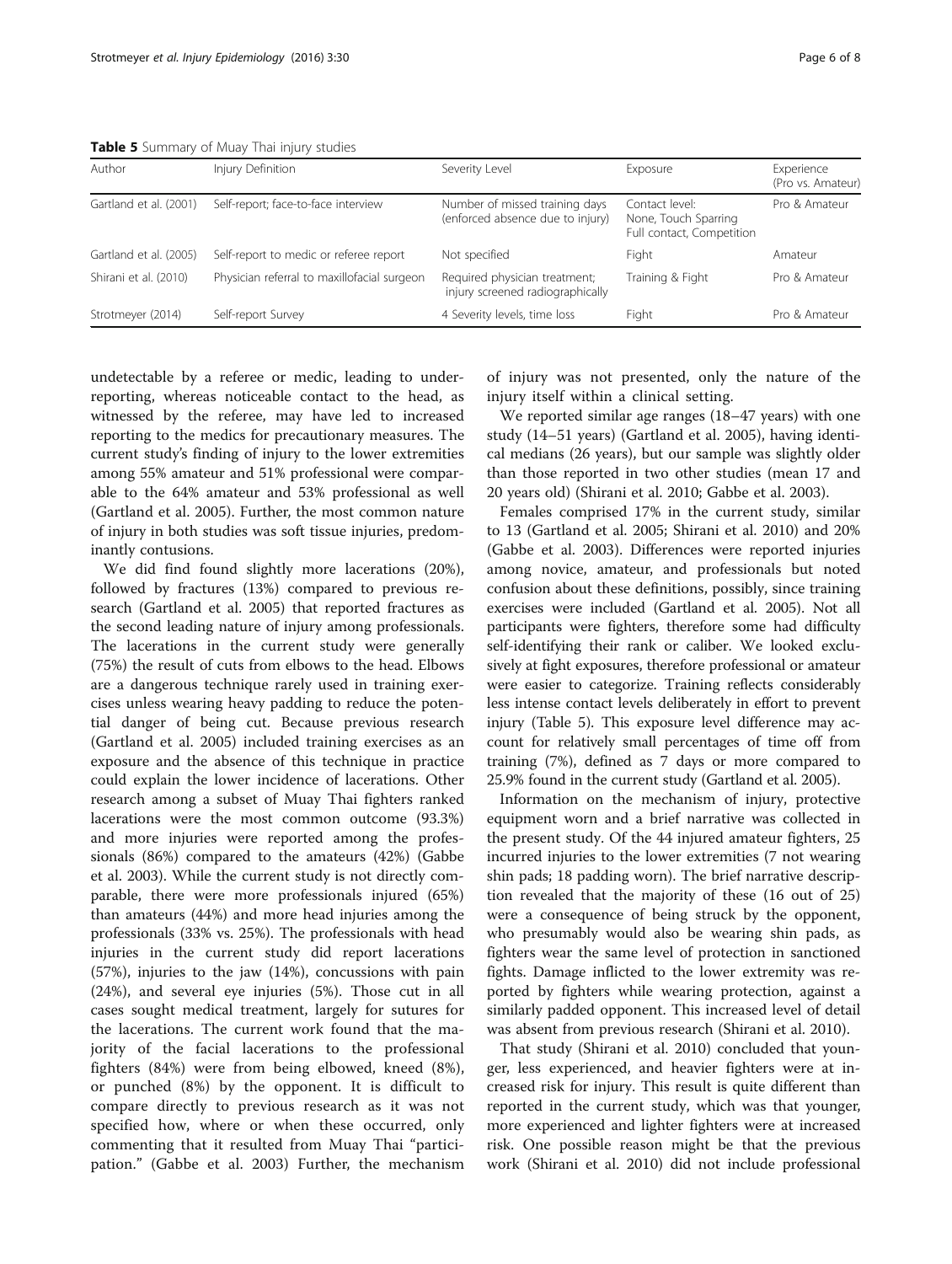fighters, and among those amateurs, a lower reported a mean of 3.4 fights was quite different compared to the 16 fights mean, with nearly 50% being professional fighters in this study. A bias was also noted in the previous study in the heavier weight classes due to extremely small sample size  $(n = 4)$  with a considerably high number of injuries reported (Shirani et al. [2010\)](#page-7-0).

Another possible explanation for why less experienced fighters were at increased risk in the previous study compared to the current work might be due to the level of intensity (Shirani et al. [2010\)](#page-7-0). Younger, experienced professionals are more adept and often driven by fight incentives such as purse or prize money and titles. Professional fighters are considerably more skillful. Coupled with a winning drive, this may lead to more furious efforts when compared to the relative neophytes in the previous study's sample, who are still learning and honing techniques, both offensively and defensively (Shirani et al. [2010\)](#page-7-0).

One previous study reported an injury rate based on competition minutes recorded at the events, and identified an average rate of 9.1 injuries/100 min of competition (Shirani et al. [2010](#page-7-0)). In the current study, considering the 44 injured amateurs and bout time fought per fight (3 rounds  $\times$  2 min) results in roughly 264 min of competition time. This number would be an overestimate since fights stopped during the round were rounded up, not every bout went the distance, and, although rare, some less experienced amateurs may fight 1.5 min rounds. These numbers result in 16.6 injuries/100 min competition time, slightly higher than and perhaps how the injuries were reported (referee, medic, some self vs. self-report) lead to more over reporting in this current work's sample.

There were some limitations with our study. Selfselection survey bias exists as fighters who were injured may be more likely to complete a survey targeting injury outcomes, so while only collecting the primary injury and not multiple injuries, we may be overestimating the incidence, particularly compared to other combat sports such as MMA (Bledsoe [2009](#page-7-0)) (28.6/100) or boxing (Zetaruk et al. [2005](#page-7-0)) (25/100). Additionally, we employed a nonprobability sample, or convenience sample, therefore introducing sample bias and therefore the results are not representative. However, as the population of Muay Thai fighters is less quantifiable, extrapolating back to that target population was not a primary objective but rather to investigate the relationships between several key variables among those sampled.

We defined an acute injury as "painful" physical harm sustained during an actual fight and asked respondents to consider fight-specific injuries (in the ring), rather than those sustained during training prior to the fight. If multiple injuries were sustained, the primary injury of interest was the injury the fighter felt was the most severe. This study did not capture all of the injuries during the fight but focused on a single injury that was selfreported to be the most severe. Additionally, as the case definition concentrated on the pain aspect of the injury, it does not factor in that the mechanism of injury could have started prior to the fight without the emergence of pain. As pain threshold is an entirely subjective phenomenon, some individuals may tolerate higher levels of pain compared to others, therefore resulting in differences in reporting injury according to the current study's case definition. For example, the identical injury occurring for two different fighters may result in only one reporting the injury based on the definition focusing on reported pain. Additionally, fighters may have not experienced pain with concussion, therefore may not have disclosed an injury which conceivably could lead to underreporting of concussions within this study.

The retrospective nature of the study design introduces the possibility of recall bias. By design, the current study restricted the recall period to a maximum of 6 months, since Gabbe's publication (Zazryn et al. [2006](#page-7-0)) found that injury rates over a 1-year time period had perfect recall whether an injury had occurred, with decreasing percentages of participants recalling the exact number, body region or diagnosis. Therefore, it stands to reason that the current study's injury rate is likely to be accurate, perhaps with decreasing accuracy in the reported total number of injuries, location, and diagnosis obtained from self-reporting. There were two different recall periods, as within the targeted sample, fighters were approached within a week of fighting, compared to the convenience sample that allowed for injury recall up to 6 months. Training injuries were not included in this survey, another limitation, though previous fights with an injury sustained were documented by asking fighters, "How many fights have you had in the past 6 months where you sustained at least 1 injury?"

Despite these limitations, the current study also has several advantages. Our injury criteria were concrete and encompassed a wide range of injuries seen within the combat sports, particularly within Muay Thai. Although not validated, the survey piloted a means of electronic delivery for web-based surveying, which could easily be replicated on a grander scale among more participants. This study was structured as a pilot which could provide areas of focus for further studies. A larger, prospective study with a validated survey and examination of injury rates and patterns with elements related to experience, protection, preexisting injury, length of time in the sport (stratifying for amateur and professional fight exposures), and training activities may then be explored in more detail to help design effective prevention strategies to reduce injury rates and aid Muay Thai grow into a safe and effective sport and recreational activity.